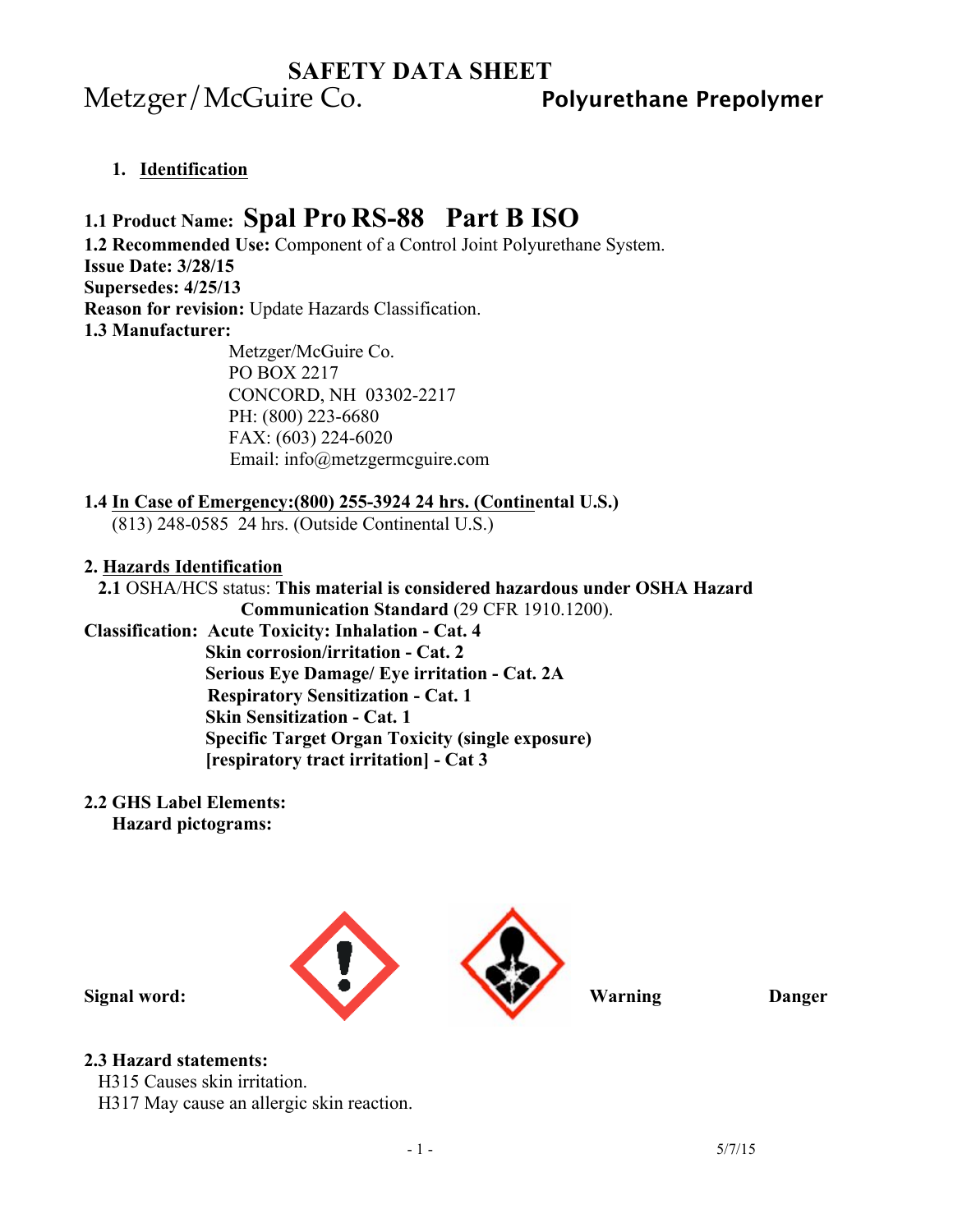# Metzger/McGuire Co. **Polyurethane Prepolymer**

H319 Causes serious eye irritation.

H332 Harmful if inhaled.

H334 May cause allergy or asthma symptoms of breathing difficulties if inhaled.

H335 May cause respiratory irritation.

## **2.4 Precautionary statements:**

P261 Avoid breathing vapor.

P264 Wash thoroughly after handling.

P271 Use only outdoors or in a well-ventilated area.

P272 Contaminated work clothing should not be allow out of the work place.

P273 Avoid release to the environment.

P281 Wear protective gloves / protective clothing /eye protection / face protection.

P302 + P352 **IF ON SKIN:** Wash with plenty of soap and water.

P333 + P313 If skin irritation or rash occurs: Get medical advice / attention.

#### **GENERAL INFORMATION: Read the entire SDS for a more thorough evaluation of the hazards.**

#### **3. Composition/Information**

| <b>Name</b>                                            | <b>CAS</b> number |
|--------------------------------------------------------|-------------------|
| <b>3.1 Substances</b> 4,4'-Diphenylmethane Disocyanate | 101-68-8          |
| Propylene Carbonate                                    | 108-32-7          |
| $\sim$ $\sim$ $\sim$ $\sim$<br>.                       |                   |

**3.2 Mixture: Concentration of composition has been withheld as a Trade Secret**

#### **4. First Aid Measures**

 **4.1 Eye contact:** Check for and remove any contact lenses. Immediately flush eyes with plenty of running tepid water for 15 minutes, occasionally lifting the upper and lower eyelids. If effects occur get medical attention immediately.

**Skin contact:** Wash immediately with warm soapy water. Corn oil may be more effective than soap and water. Get medical attention if irritation develops. Wash clothing before re-use. Discard personal items that cannot be decontaminated.

 **Inhalation:** Move exposed person to fresh air. If not breathing, if breathing is irregular or if respiratory arrest occurs, provide artificial respiration or oxygen by trained personnel. Get medical attention immediately. Loosen clothing such as collar, tie, belt or waistband.

 **Ingestion:** Wash out mouth with water. Do not induce vomiting unless directed to do so by medical personnel. Never give anything by mouth to an unconscious person. Get medical attention immediately.

**Notes to Physician:** No specific treatment. Treat symptomatically. Call poison control center if large quantities have been ingested.

#### **4.2 Symptoms of exposure:**

 **Eye contact:** Irritation, watering, redness and pain.

**Skin contact:** Irritation, redness, itching.

**Inhalation:** Dizziness, difficulty breathing if fumes are highly concentrated.

**Ingestion:** No specific data, may cause irritation.

#### **5. Fire-Fighting Measures**

**NFPA Flammable classification:** Combustible liquid IIIB **Flash point:** >110°C Closed Cup (Setaflash)

#### **5.1 Extinguishing Media**

 **Suitable:** Carbon dioxide, foam, dry chemical.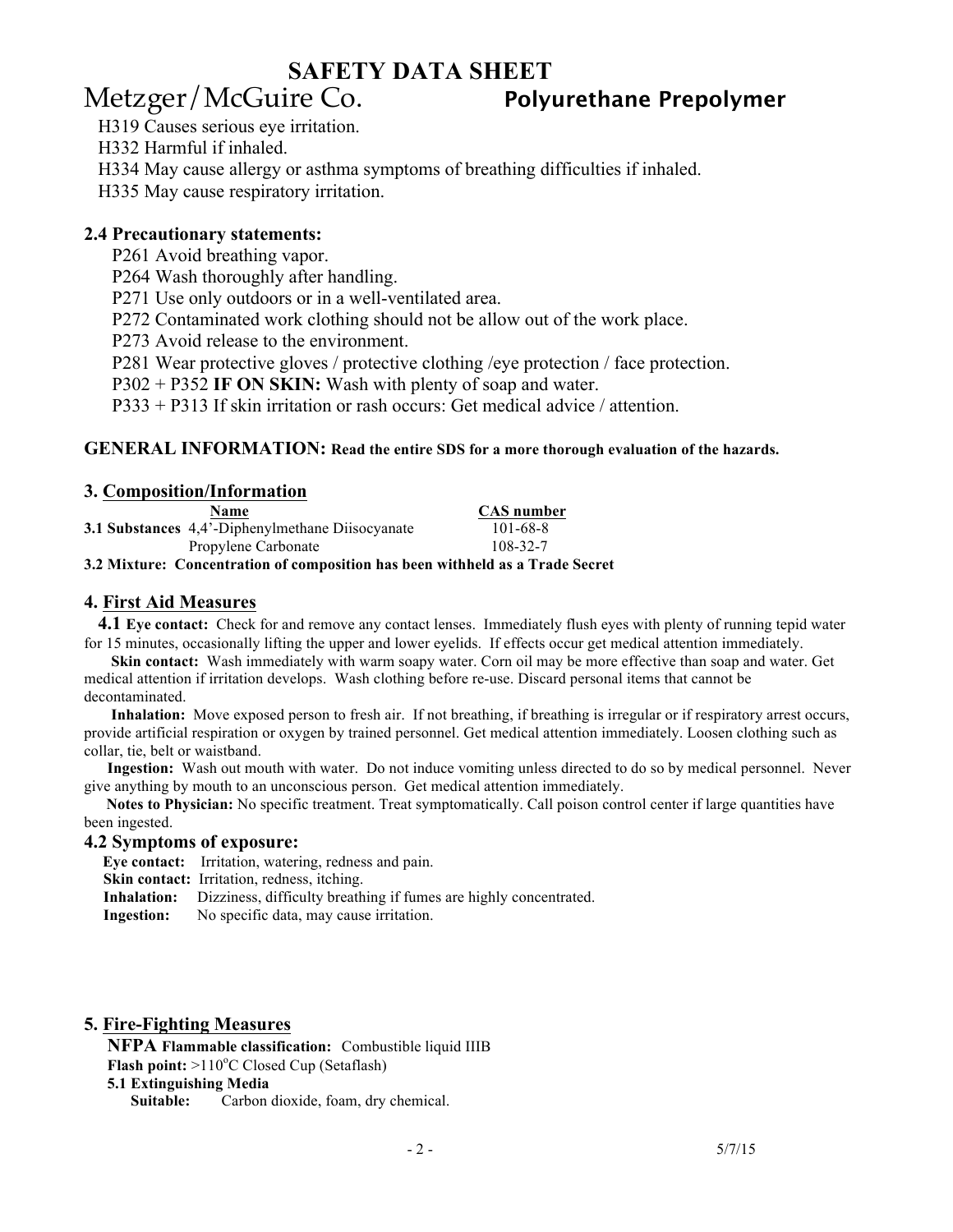# Metzger/McGuire Co. **Polyurethane Prepolymer**

 **Not Suitable:** Water may be used if no other available and then in copious quantities. Reaction between water and hot isocyanate may be vigorous.

**5.2 Special hazards:** Combustion products may include: carbon monoxide, carbon dioxide, nitrogen oxides, hydrocarbons and HCN. In a fire or if heated, pressure will increase in containers which may burst.

**5.3 Special protective actions for fire fighters:** Use protective fire fighting clothing and positive pressure selfcontained breathing apparatus (SCBA) to protect against potential harmful and/or irritating fumes. Do not use high volume water jet as this may spread the area of the fire.

## **6. Accidental Release Measures**

**6.1 Personal precautions:** Isolate area; keep unnecessary and unprotected personnel away from spill area. Avoid contact with skin, eyes and clothing. Use appropriate safety equipment. No health effects expected from the cleanup of this material if contact can be avoided. Provide adequate ventilation. **6.2 Environmental precautions:** Avoid disposal of spilled material and runoff and contact with soil,

waterways, drains and sewers.

**6.3 Methods for cleaning up:** Contain and absorb large spills with an inert, non-flammable absorbent carrier (such as earth, sand or clay). Shovel or pump into labeled open-top drums or plastic bags for further decontamination if necessary. Apply lids loosely to avoid pressure build-up. Wash the spillage area clean with a mixture of water and non-ionic surfactant or a suitable liquid detergent. (See section 13 for disposal considerations). Notify applicable government authorities if release is reportable. CERCLA RQ for 4,4-MDI is 5,000 lbs.

## **7. Handling and Storage**

**7.1 Precautions for safe handling:** Avoid personal contact with the product. Use only with adequate ventilation to ensure that the occupational exposure limit is not exceeded. Regularly monitor the efficiency of the ventilation system. Avoid breathing aerosols, mists and vapors. (See section 8 Exposure control for details). Keep stocks of de-contaminant readily available.

**7.2 Storage:** Keep containers tightly closed and store in a cool, dry well ventilated area at 68-86F.

## **8. Exposure controls/personal protection**

**8.1 Exposure parameters:** Diphenylmethane 4,4'-diisocyanate:

ACGIH TLV (TWA): 0.005 ppm 8 hrs. CEIL: 0.02 ppm CEIL: 0.2 mg/m<sup>3</sup>

**8.2 Engineering controls:** Ventilation through local exhaust if appropriate.

**Eye/face protection:** Safety glasses, goggles, face mask as appropriate.

**Skin & hand protection:** Protective clothing as necessary to guard against product contact. PVC, neoprene or nitrile rubber gloves, safety shoes.

**Respiratory protection:** Not needed under normal use conditions under adequate ventilation.

 **Other protective equipment:** Eye wash stations and emergency showers should be available. The type and degree of personal protective equipment will depend on the specific work operation.

**8.3 Environmental exposure controls:** See Exposure parameters.

### **9. Physical and chemical properties**

### **9.1 Information on basic physical and chemical properties.**

| Appearance           | $:$ Liquid                                |
|----------------------|-------------------------------------------|
| Color                | : Clear, pale yellow                      |
| <b>Type of odor</b>  | : Slight musty                            |
| Vapor pressure       | : Not Available                           |
| <b>Flash Point</b>   | : $>110^{\circ}$ C Closed Cup (Setaflash) |
| <b>Boiling point</b> | $\approx$ >300 $^{\circ}$ C decomposes    |
|                      |                                           |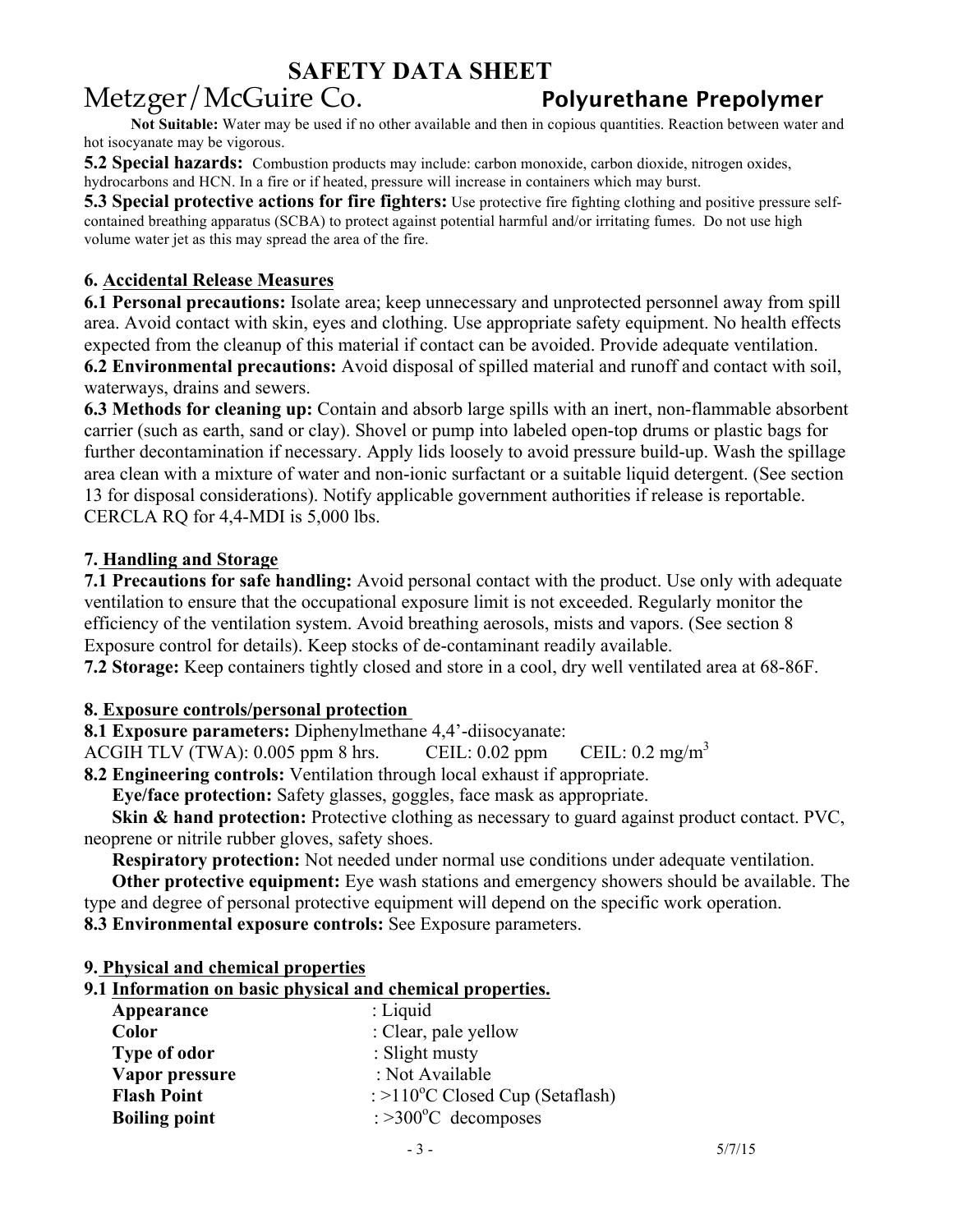:  $>600^{\circ}$ C

# Metzger/McGuire Co. **Polyurethane Prepolymer**

**Auto-ignition temperature Specific gravity** : 1.2 grams / cc

**Water solubility** : Insoluble, reacts slowly with water to liberate CO2 gas.

## **10. Stability and Reactivity**

 **10.1 Reactivity:** Reacts with water producing carbon dioxide gas. Exothermic reaction with materials containing active hydrogen groups.

 **10.2 Stability:** Stable at room temperature.

**10.3 Hazardous polymerization:** May occur under certain conditions of storage and use..

**10.4 Conditions to avoid:** Water, alcohol, amines, strong bases and acids.

**10.5 Incompatible materials:** Water, alcohols, amines, bases and acids.

 **10.6 Hazardous decomposition products:** Carbon monoxide, carbon dioxide, nitrogen oxides, hydrocarbons and HCN.

## **11. Toxicological Information**

 **11.1 Acute Inhalation Toxicity:** LC50: 0.49 mg/l, (rat- male/female) **11.2 Acute Dermal Toxicity:** LD50: >9,000 mg/kg (rabbit- male/female) **Conclusion/Summary:** Irritating to respiratory system.

## **12. Ecological Information**

**12.1 Acute Toxicity:** EC50 24 hours static, >1000 mg/l (daphnia)

**12.2 Acute Toxicity:** LC50 96 hours static, >1000 mg/l (fish)

 **12.3 Persistence and degradability:** Based on stringent OECD test guidelines, this material cannot be considered as readily biodegradable; however, these results do not necessarily mean that the material is not biodegradable under environmental conditions.

## **13. Disposal Considerations**

 **13.1 Waste treatment methods:** Do not dump into any sewers, on the ground, or into any body of water. Significant quantities of waste product residues should be processed in a suitable effluent treatment plant. Dispose of surplus and non-recyclable products via a licensed waste disposal contractor. Disposal of this product, solutions and any by-products should at all times comply with the requirements of environmental protection and waste disposal legislation and any regional local requirements.

**Container disposal:** Drain container of all residual material prior to disposal.

## **14. Transport Information:**

**14.1 Land transport** (**DOT):** Single containers less than 5,000 lbs. are not regulated. **14.2 Proper Shipping name:** OTHER REGULATED SUBSTANCES, LIQUID, N.O.S. (contains 4,4'- Diphenylmethane Diisocyanate (MDI) **14.3 Hazard Division/Label:** Class 9 UN/NA Number: NA3082 PG III **14.4 Reportable Quantity:** 5,000 lbs. Single containers less than 5,000 lbs. are not regulated. **14.5 Sea transport (IMDG)** Not regulated **14.6 Air transport (ICAO/IATA)** Not regulated

## **15. Regulatory Information**

 **15.1 Safety health and environmental regulations/legislation:** SARA Section311/312: Immediate (acute) health hazard.